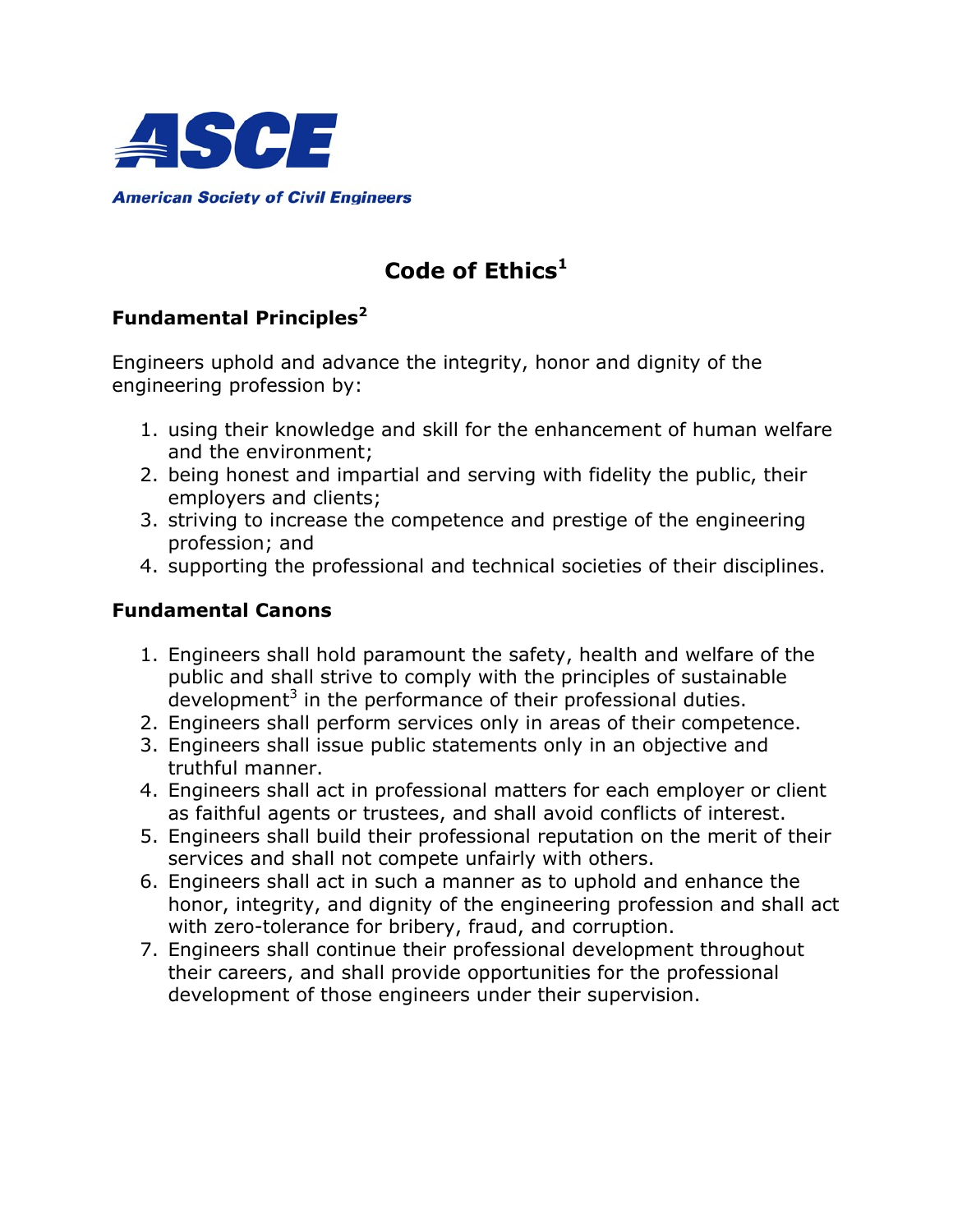### **to Practice Under the Fundamental Canons of Ethics**

#### **CANON 1.**

CANON 1.<br>Engineers shall hold paramount the safety, health and welfare of the public Engineers shall hold paramount the safety, health and welfare of the public<br>and shall strive to comply with the principles of sustainable development in<br>the performance of their professional duties.

- Engineers shall recognize that the lives, safety, health and welfare of the general public are dependent upon engineering judgments, the general public are dependent upon engineering judgments,<br>decisions and practices incorporated into structures, machines, decisions and practices incorporated ir<br>products, processes and devices. products, processes and devices.<br>b. Engineers shall approve or seal only those design documents,
- Engineers shall approve or seal only those design documents,<br>reviewed or prepared by them, which are determined to be safe for reviewed or prepared by them, which are determined to be safe for<br>public health and welfare in conformity with accepted engineering standards.
- standards.<br>Engineers whose professional judgment is overruled under Engineers whose professional judgment is overruled under<br>circumstances where the safety, health and welfare of the public are endangered, or the principles of sustainable development ignored, endangered, or the principles of sustainable development ignored,<br>shall inform their clients or employers of the possible consequences.
- shall inform their clients or employers of the possible consequences.<br>Engineers who have knowledge or reason to believe that another d. Engineers who have knowledge or reason to believe that another Engineers who have knowledge or reason to believe that another<br>person or firm may be in violation of any of the provisions of Canon 1 person or firm may be in violation of any of the provisions of Canon 1<br>shall present such information to the proper authority in writing and shall present such information to the proper authority in writing and<br>shall cooperate with the proper authority in furnishing such further information or assistance as may be required.
- information or assistance as may be required.<br>Engineers should seek opportunities to be of constructive service in Engineers should seek opportunities to be of constructive service in<br>civic affairs and work for the advancement of the safety, health and civic affairs and work for the advancement of the safety, health and<br>well-being of their communities, and the protection of the environment<br>through the practice of sustainable development.
- through the practice of sustainable development.<br>Engineers should be committed to improving the environment by Engineers should be committed to improving the environment by<br>adherence to the principles of sustainable development so as to enhance the quality of life of the general public.

## **CANON 2.**

Engineers shall perform services only in areas of their competence.

- Engineers shall undertake to perform engineering assignments only a. Engineers shall undertake to perform engineering assignments only<br>when qualified by education or experience in the technical field of<br>engineering involved.
- engineering involved.<br>Engineers may accept an assignment requiring education or Engineers may accept an assignment requiring education or<br>experience outside of their own fields of competence, provided their services are restricted to those phases of the project in which they are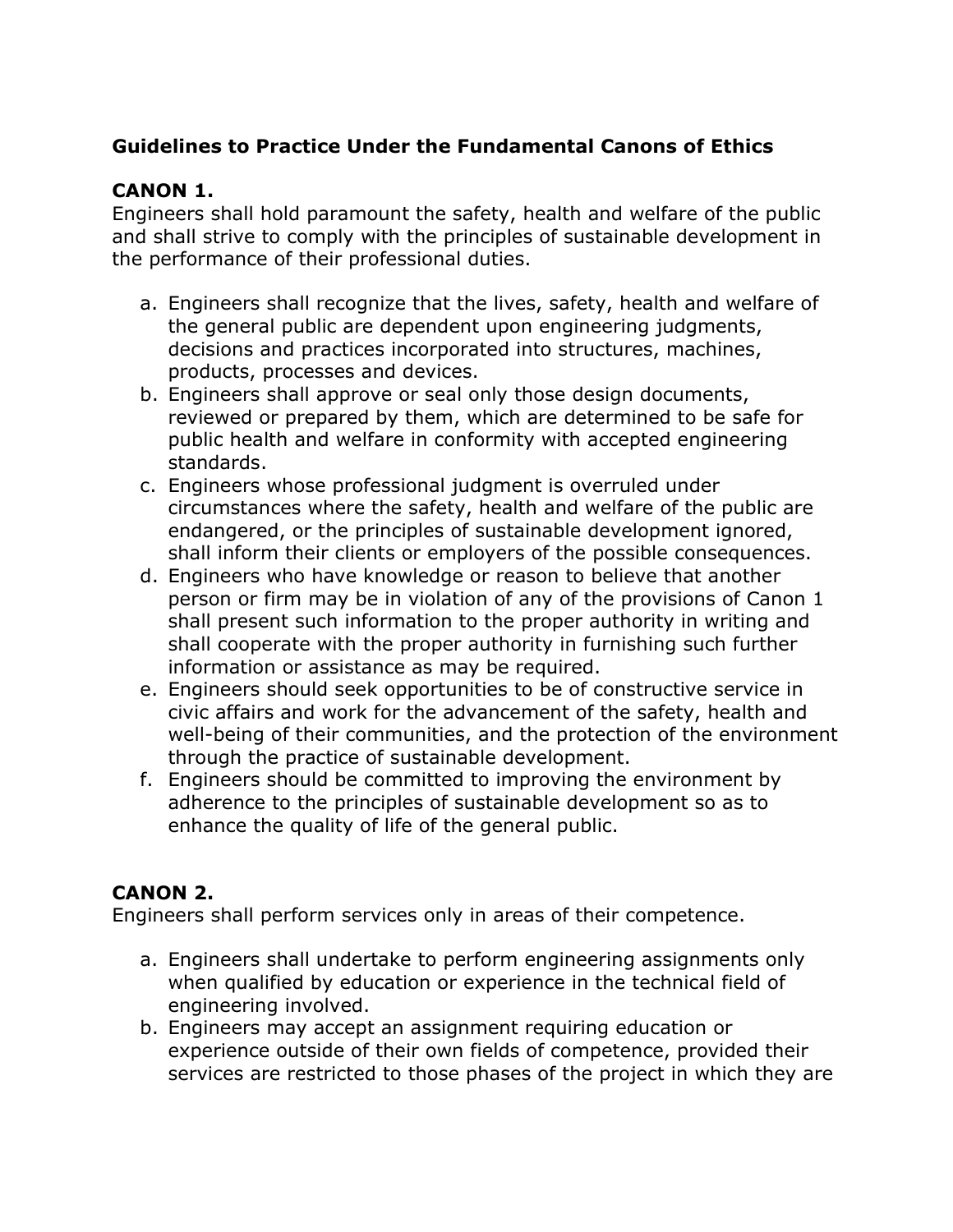qualified. All other phases of such project shall be performed by qualified associates, consultants, or employees.

qualified associates, consultants, or employees.<br>Engineers shall not affix their signatures or seals to any engineering Engineers shall not affix their signatures or seals to any engineering<br>plan or document dealing with subject matter in which they lack plan or document dealing with subject matter in which they lack<br>competence by virtue of education or experience or to any such plan or document not reviewed or prepared under their supervisory control.

### **CANON 3.**

CANON 3.<br>Engineers shall issue public statements only in an objective and truthful manner.

- Engineers should endeavor to extend the public knowledge of Engineers should endeavor to extend the public knowledge of<br>engineering and sustainable development, and shall not participate in<br>the dissemination of untrue, unfair or exaggerated statements the dissemination of untrue, unfair or exaggerated statements regarding engineering.
- b. Engineers shall be objective and truthful in professional reports, Engineers shall be objective and truthful in professional reports,<br>statements, or testimony. They shall include all relevant and pertinent information in such reports, statements, or testimony.
- information in such reports, statements, or testimony.<br>Engineers, when serving as expert witnesses, shall express an Engineers, when serving as expert witnesses, shall express an<br>engineering opinion only when it is founded upon adequate knowledge engineering opinion only when it is founded upon adequate knowledge<br>of the facts, upon a background of technical competence, and upon<br>honest conviction.
- honest conviction.<br>Engineers shall issue no statements, criticisms, or arguments on Engineers shall issue no statements, criticisms, or arguments on<br>engineering matters which are inspired or paid for by interested engineering matters which are inspired or paid for by interested<br>parties, unless they indicate on whose behalf the statements are made.
- made.<br>Engineers shall be dignified and modest in explaining their work and Engineers shall be dignified and modest in explaining their work and<br>merit, and will avoid any act tending to promote their own interests at the expense of the integrity, honor and dignity of the profession.

### **CANON 4.**

**CANON 4.**<br>Engineers shall act in professional matters for each employer or client as<br>faithful agents or trustees, and shall avoid conflicts of interest.

- Engineers shall avoid all known or potential conflicts of interest with Engineers shall avoid all known or potential conflicts of interest with<br>their employers or clients and shall promptly inform their employers or their employers or clients and shall promptly inform their employers or<br>clients of any business association, interests, or circumstances which could influence their judgment or the quality of their services.
- could influence their judgment or the quality of their services.<br>Engineers shall not accept compensation from more than one party for Engineers shall not accept compensation from more than one party for<br>services on the same project, or for services pertaining to the same project, unless the circumstances are fully disclosed to and agreed to, by all interested parties.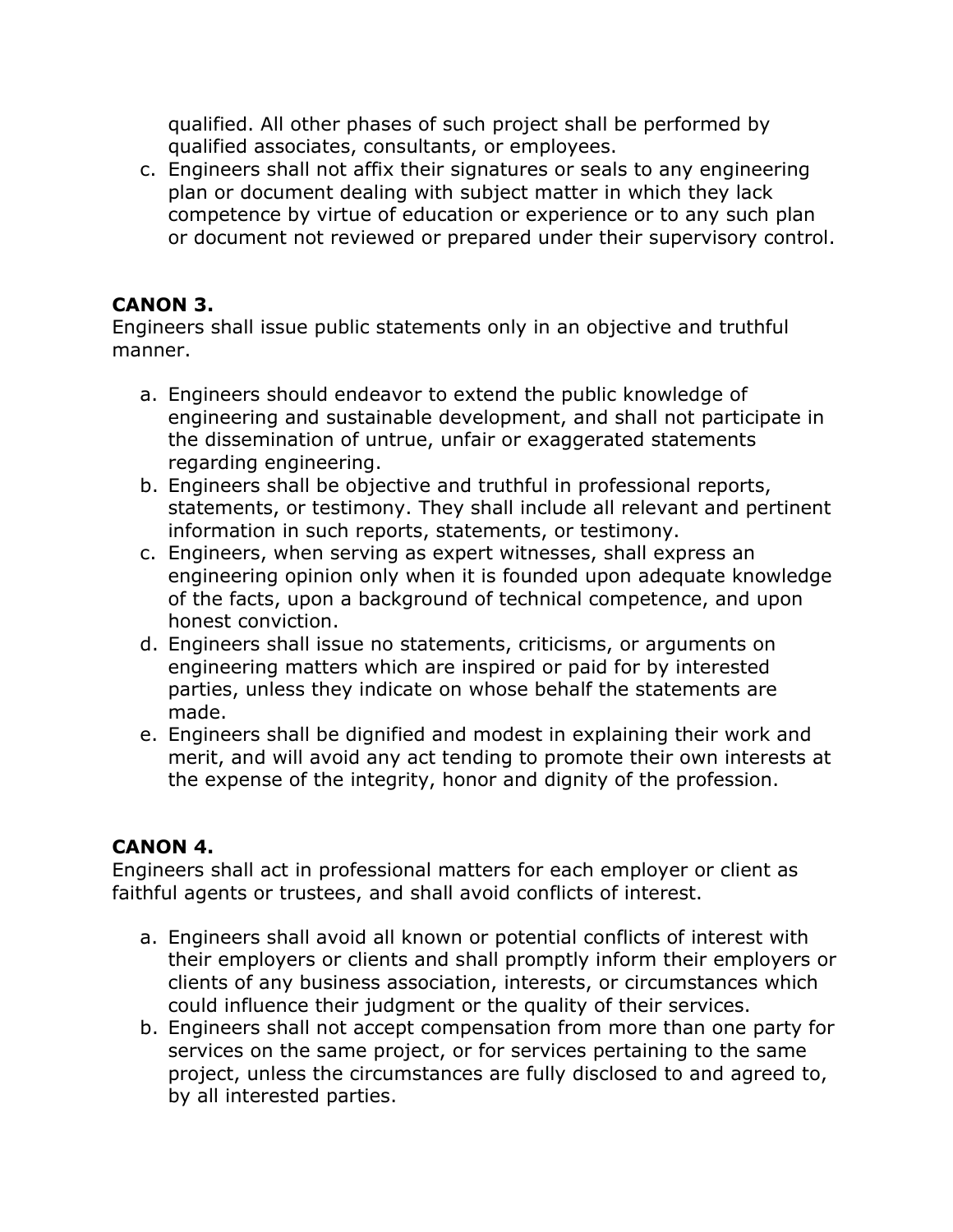- Engineers shall not solicit or accept gratuities, directly or indirectly, Engineers shall not solicit or accept gratuities, directly or indirectly,<br>from contractors, their agents, or other parties dealing with their from contractors, their agents, or other parties dealing with their<br>clients or employers in connection with work for which they are responsible.
- Engineers in public service as members, advisors, or employees of <sup>a</sup> governmental body or department shall not participate in governmental body or department shall not participate in governmental body or department shall not participate in<br>considerations or actions with respect to services solicited or provided by them or their organization in private or public engineering practice.
- by them or their organization in private or public engineering practice.<br>Engineers shall advise their employers or clients when, as a result of their studies, they believe a project will not be successful.
- their studies, they believe a project will not be successful.<br>Engineers shall not use confidential information coming to them in the Engineers shall not use confidential information coming to them in the<br>course of their assignments as a means of making personal profit if course of their assignments as a means of making personal profit if<br>such action is adverse to the interests of their clients, employers or<br>the public.
- the public.<br>Engineers shall not accept professional employment outside of their regular work or interest without the knowledge of their employers.

### **CANON 5.**

CANON 5.<br>Engineers shall build their professional reputation on the merit of their services and shall not compete unfairly with others.

- a. Engineers shall not give, solicit or receive either directly or indirectly, Engineers shall not give, solicit or receive either directly or indirectly,<br>any political contribution, gratuity, or unlawful consideration in order any political contribution, gratuity, or unlawful consideration in order<br>to secure work, exclusive of securing salaried positions through employment agencies.
- employment agencies.<br>Engineers should negotiate contracts for professional services fairly Engineers should negotiate contracts for professional services fairly<br>and on the basis of demonstrated competence and qualifications for the type of professional service required.
- the type of professional service required.<br>Engineers may request, propose or accept professional commissions<br>on a contingent basis only under circumstances in which their on a contingent basis only under circumstances in which their professional judgments would not be compromised.
- professional judgments would not be compromised.<br>Engineers shall not falsify or permit misrepresentation of their academic or professional qualifications or experience.
- academic or professional qualifications or experience.<br>Engineers shall give proper credit for engineering work to those to Engineers shall give proper credit for engineering work to those to<br>whom credit is due, and shall recognize the proprietary interests of whom credit is due, and shall recognize the proprietary interests of<br>others. Whenever possible, they shall name the person or persons who others. Whenever possible, they shall name the person or persons<br>may be responsible for designs, inventions, writings or other
- accomplishments.<br>Engineers may advertise professional services in a way that does not Engineers may advertise professional services in a way that does not<br>contain misleading language or is in any other manner derogatory to contain misleading language or is in any other manner derogatory to<br>the dignity of the profession. Examples of permissible advertising are as follows: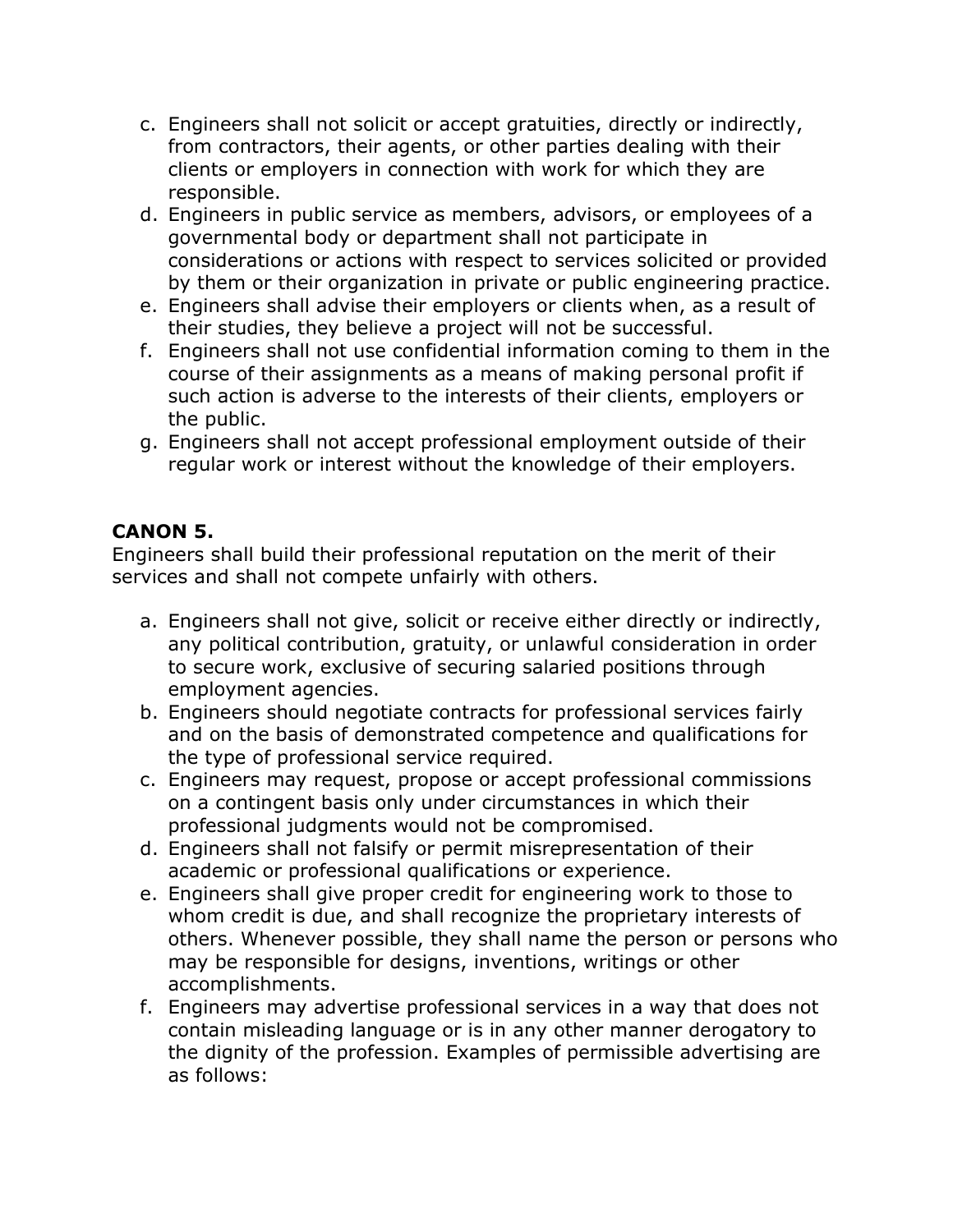- $\circ$  Professional cards in recognized, dignified publications, and Professional cards in recognized, dignified publications, and<br>listings in rosters or directories published by responsible listings in rosters or directories published by responsible<br>organizations, provided that the cards or listings are consistent<br>in size and content and are in a section of the publication in size and content and are in a section of the publication regularly devoted to such professional cards.
- $\circ$  Brochures which factually describe experience, facilities, Brochures which factually describe experience, facilities,<br>personnel and capacity to render service, providing they are not personnel and capacity to render service, providing they are not<br>misleading with respect to the engineer's participation in projects
- described.<br>© Display advertising in recognized dignified business and Display advertising in recognized dignified business and<br>professional publications, providing it is factual and is not professional publications, providing it is factual and is not<br>misleading with respect to the engineer's extent of participation<br>in projects described.
- in projects described.<br>  $\circ$  A statement of the engineers' names or the name of the firm and A statement of the engineers' names or the name of the firm and<br>statement of the type of service posted on projects for which<br>thev render services.
- they render services.<br>© Preparation or authorization of descriptive articles for the lay or Preparation or authorization of descriptive articles for the lay or<br>technical press, which are factual and dignified. Such articles technical press, which are factual and dignified. Such articles<br>shall not imply anything more than direct participation in the<br>project described.
- project described.<br>© Permission by engineers for their names to be used in Permission by engineers for their names to be used in<br>commercial advertisements, such as may be published by contractors, material suppliers, etc., only by means of a modest, contractors, material suppliers, etc., only by means of a modest,<br>dignified notation acknowledging the engineers' participation in dignified notation acknowledging the engineers' participation in<br>the project described. Such permission shall not include public endorsement of proprietary products.
- Engineers shall not maliciously or falsely, directly or indirectly, injure theEngineers shall not maliciously or falsely, directly or indirectly, injure<br>the professional reputation, prospects, practice or employment of another engineer or indiscriminately criticize another's work.
- another engineer or indiscriminately criticize another's work.<br>Engineers shall not use equipment, supplies, laboratory or office Engineers shall not use equipment, supplies, laboratory or office<br>facilities of their employers to carry on outside private practice without<br>the consent of their emplovers.

### **CANON 6.**

CANON 6.<br>Engineers shall act in such a manner as to uphold and enhance the honor, Engineers shall act in such a manner as to uphold and enhance the honor,<br>integrity, and dignity of the engineering profession and shall act with zero-<br>tolerance for briberv, fraud, and corruption.

- Engineers shall not knowingly engage in business or professional practices of a fraudulent, dishonest or unethical nature.
- practices of a fraudulent, dishonest or unethical nature.<br>Engineers shall be scrupulously honest in their control and spending of monies, and promote effective use of resources through open, honest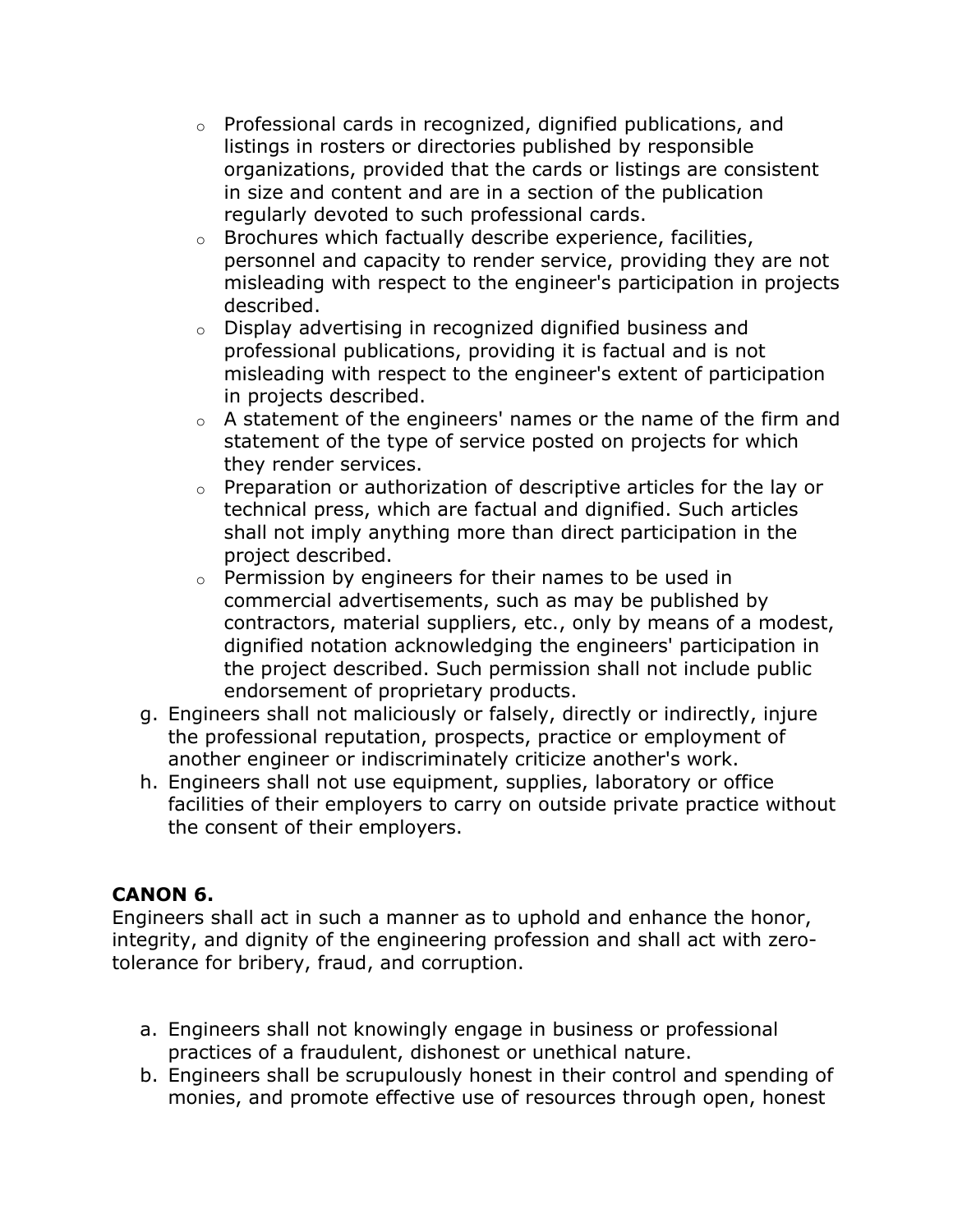and impartial service with fidelity to the public, employers, associates<br>and clients.

- and clients.<br>Engineers shall act with zero-tolerance for bribery, fraud, and Engineers shall act with zero-tolerance for bribery, fraud, and<br>corruption in all engineering or construction activities in which they are engaged.
- engaged.<br>Engineers should be especially vigilant to maintain appropriate ethical Engineers should be especially vigilant to maintain appropriate ethical<br>behavior where payments of gratuities or bribes are institutionalized practices.
- practices.<br>Engineers should strive for transparency in the procurement and Engineers should strive for transparency in the procurement and<br>execution of projects. Transparency includes disclosure of names, f projects. Transparency includes disclosure of names,<br>purposes, and fees or commissions paid for all agents addresses, purposes, anc<br>facilitating proiects.
- facilitating projects.<br>Engineers should encourage the use of certifications specifying zerotolerance for bribery, fraud, and corruption in all contracts.

### **CANON 7.**

CANON 7.<br>Engineers shall continue their professional development throughout their Engineers shall continue their professional development throughout their<br>careers, and shall provide opportunities for the professional development of those engineers under their supervision.

- Engineers should keep current in their specialty fields by engaging in professional practice, participating in continuing education courses, professional practice, participating in continuing education courses,<br>reading in the technical literature, and attending professional meetings<br>and seminars.
- and seminars.<br>b. Engineers should encourage their engineering employees to become<br>registered at the earliest possible date.
- registered at the earliest possible date.<br>Engineers should encourage engineering employees to attend and present papers at professional and technical society meetings.
- present papers at professional and technical society meetings.<br>Engineers shall uphold the principle of mutually satisfying relationships Engineers shall uphold the principle of mutually satisfying relatio<br>between employers and employees with respect to terms of between employers and employees with respect to terms of<br>employment including professional grade descriptions, salary ranges, loyment including pr<br>frinae benefits.

<sup>1</sup> The Society's Code of Ethics was adopted on September 2, 1914 and was most recently <sup>1</sup> The Society's Code of Ethics was adopted on September 2, 1914 and was most recently<br>amended on July 23, 2006. Pursuant to the Society's Bylaws, it is the duty of every Society amended on July 23, 2006. Pursuant to the Society's Bylaws, it is the duty of every Society<br>member to report promptly to the Committee on Professional Conduct any observed<br>violation of the Code of Ethics.

<sup>&</sup>lt;sup>2</sup> In April 1975, the ASCE Board of Direction adopted the fundamental principles of the Code - In April 1975, the ASCE Board of Direction adopted the fundamental principles of the Cod<br>of Ethics of Engineers as accepted by the Accreditation Board for Engineering and Technology, Inc. (ABET).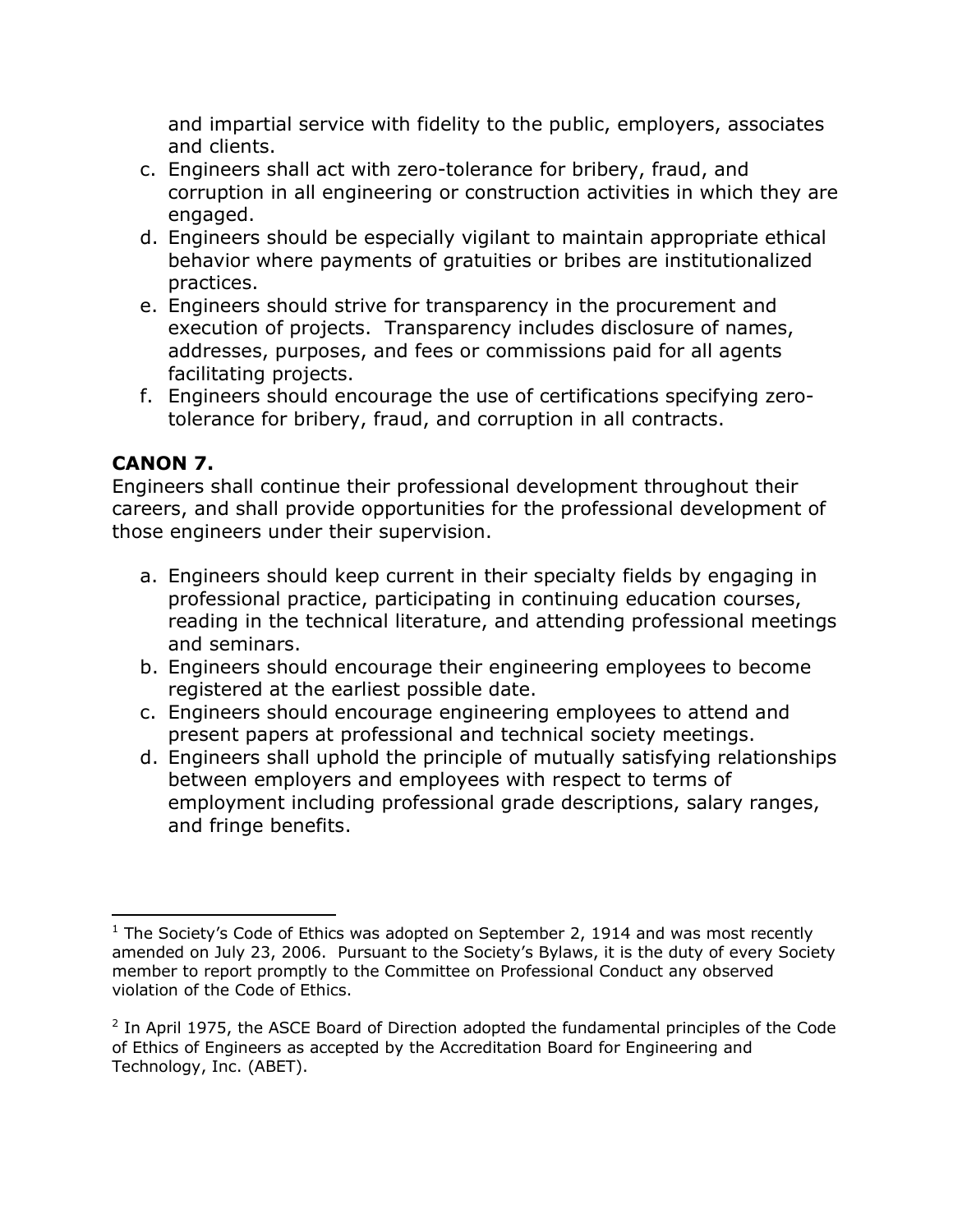<sup>3</sup> In November 1996, the ASCE Board of Direction adopted the following definition of<br>Sustainable Development: "Sustainable Development is the challenge of meeting human<br>needs for natural resources, industrial products, en needs for natural resources, industrial products, energy, food, transportation, shelter, and<br>effective waste management while conserving and protecting environmental quality and the<br>natural resource base essential for futu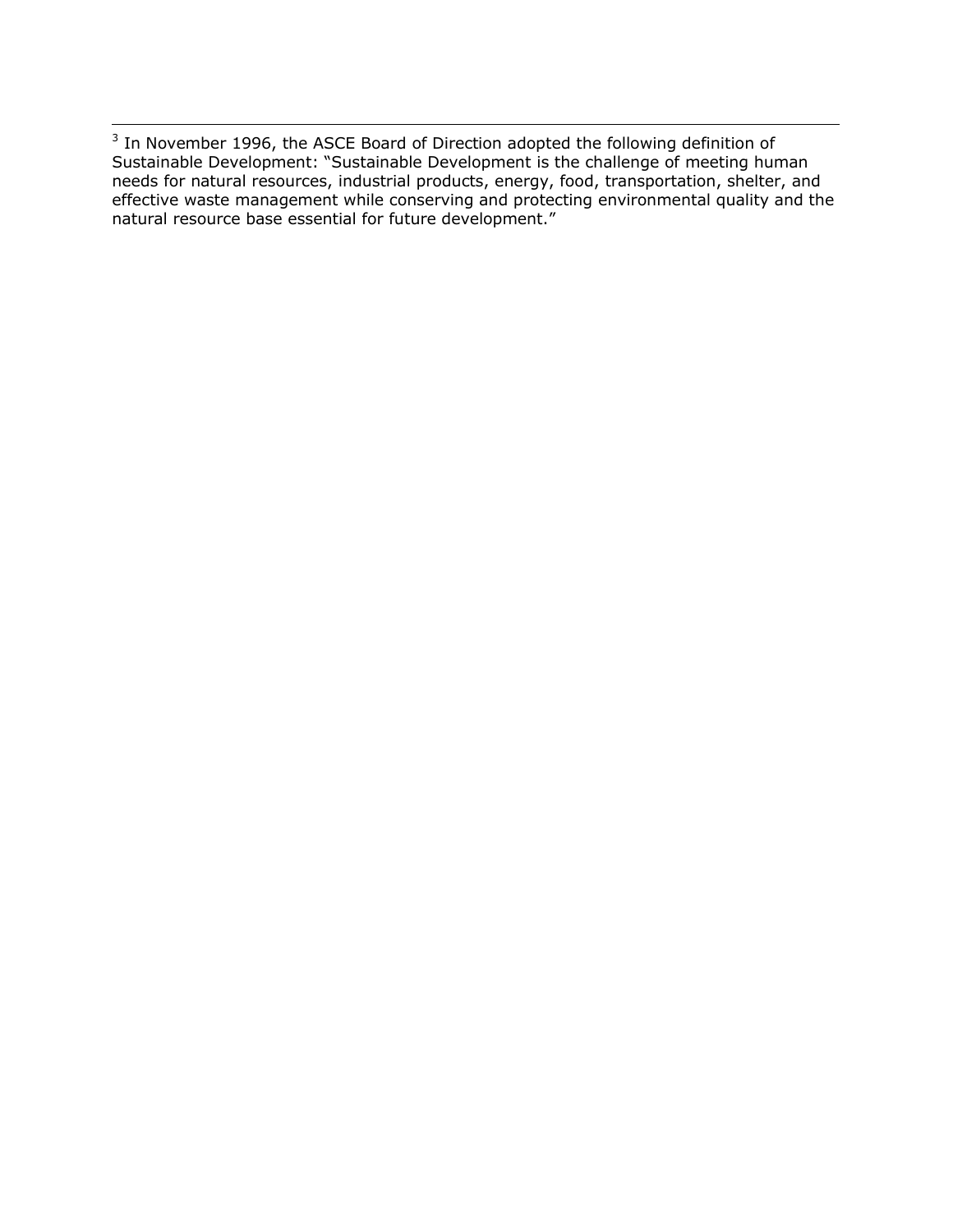

# *Code of Ethics for Engineers*

#### **Preamble**

Engineering is an important and learned profession. As members of this profession, engineers are expected to exhibit the highest standards of honesty and integrity. Engineering has a direct and vital impact on the quality of life for all people. Accordingly, the services provided by engineers require honesty, impartiality, fairness, and equity, and must be dedicated to the protection of the public health, safety, and welfare. Engineers must perform under a standard of professional behavior that requires adherence to the highest principles of ethical conduct.

#### **I. Fundamental Canons**

Engineers, in the fulfillment of their professional duties, shall:

- 1. Hold paramount the safety, health, and welfare of the public.
- 2. Perform services only in areas of their competence.
- 3. Issue public statements only in an objective and truthful manner.
- 4. Act for each employer or client as faithful agents or trustees.
- 5. Avoid deceptive acts.
- 6. Conduct themselves honorably, responsibly, ethically, and lawfully so as to enhance the honor, reputation, and usefulness of the profession.

#### **II. Rules of Practice**

- 1. Engineers shall hold paramount the safety, health, and welfare of the public.<br>
a. If engineers' judgment is overruled under circumstances that of the public.
	- endanger life or property, they shall notify their employer or client and such other authority as may be appropriate.
	- b. Engineers shall approve only those engineering documents that are in conformity with applicable standards.
	- c. Engineers shall not reveal facts, data, or information without the prior consent of the client or employer except as authorized or required by law or this Code.
	- d. Engineers shall not permit the use of their name or associate in business ventures with any person or firm that they believe is engaged in fraudulent or dishonest enterprise.
	- e. Engineers shall not aid or abet the unlawful practice of engineering by a person or firm.
	- f. Engineers having knowledge of any alleged violation of this Code shall report thereon to appropriate professional bodies and, when relevant, also to public authorities, and cooperate with the proper authorities in furnishing such information or assistance as may be required.
- 2. Engineers shall perform services only in the areas of their competence.
	- a. Engineers shall undertake assignments only when qualified by education or experience in the specific technical fields involved.
	- b. Engineers shall not affix their signatures to any plans or documents dealing with subject matter in which they lack competence, nor to any plan or document not prepared under their direction and control.
	- c. Engineers may accept assignments and assume responsibility for coordination of an entire project and sign and seal the engineering documents for the entire project, provided that each technical segment is signed and sealed only by the qualified engineers who prepared the segment.
- 3. Engineers shall issue public statements only in an objective and truthful manner.
	- a. Engineers shall be objective and truthful in professional reports, statements, or testimony. They shall include all relevant and pertinent information in such reports, statements, or testimony, which should bear the date indicating when it was current.
	- b. Engineers may express publicly technical opinions that are founded upon knowledge of the facts and competence in the subject matter.
	- c. Engineers shall issue no statements, criticisms, or arguments on technical matters that are inspired or paid for by interested parties, unless they have prefaced their comments by explicitly identifying the interested parties on whose behalf they are speaking, and by revealing the existence of any interest the engineers may have in the matters.
- 4. Engineers shall act for each employer or client as faithful agents or trustees.
	- a. Engineers shall disclose all known or potential conflicts of interest that could influence or appear to influence their judgment or the quality of their services.
	- b. Engineers shall not accept compensation, financial or otherwise, from more than one party for services on the same project, or for services pertaining to the same project, unless the circumstances are fully disclosed and agreed to by all interested parties.
	- c. Engineers shall not solicit or accept financial or other valuable consideration, directly or indirectly, from outside agents in connection with the work for which they are responsible.
	- Engineers in public service as members, advisors, or employees of a governmental or quasi-governmental body or department shall not participate in decisions with respect to services solicited or provided by them or their organizations in private or public engineering practice.
	- e. Engineers shall not solicit or accept a contract from a governmental body on which a principal or officer of their organization serves as a member.
- 5. Engineers shall avoid deceptive acts.
- a. Engineers shall not falsify their qualifications or permit ineers shall avoid deceptive acts.<br>Engineers shall not falsify their qualifications or permit<br>misrepresentation of their or their associates' qualifications. They shall not misrepresent or exaggerate their responsibility in or for the subject matter of prior assignments. Brochures or other presentations incident to the solicitation of employment shall not misrepresent pertinent facts concerning employers, employees, associates, joint venturers, or past accomplishments.
	- b. Engineers shall not offer, give, solicit, or receive, either directly or indirectly, any contribution to influence the award of a contract by public authority, or which may be reasonably construed by the public as having the effect or intent of influencing the awarding of a contract. They shall not offer any gift or other valuable consideration in order to secure work. They shall not pay a commission, percentage, or brokerage fee in order to secure work, except to a bona fide employee or bona fide established commercial or marketing agencies retained by them.

#### **III. Professional Obligations**

- 1. Engineers shall be guided in all their relations by the highest standards of honesty and integrity.
- a. Engineers shall acknowledge their errors and shall not distort or alter the facts.
- b. Engineers shall advise their clients or employers when they believe a project will not be successful.
- Engineers shall not accept outside employment to the detriment of their regular work or interest. Before accepting any outside engineering employment, they will notify their employers.
- d. Engineers shall not attempt to attract an engineer from another employer by false or misleading pretenses.
- e. Engineers shall not promote their own interest at the expense of the dignity and integrity of the profession.
- 2. Engineers shall at all times strive to serve the public interest.
	- a. Engineers are encouraged to participate in civic affairs; career guidance for youths; and work for the advancement of the safety, health, and well-being of their community.
	- b. Engineers shall not complete, sign, or seal plans and/or specifications that are not in conformity with applicable engineering standards. If the client or employer insists on such unprofessional conduct, they shall notify the proper authorities and withdraw from further service on the project.
	- c. Engineers are encouraged to extend public knowledge and appreciation of engineering and its achievements.
	- Engineers are encouraged to adhere to the principles of sustainable development<sup>1</sup> in order to protect the environment for future generations.